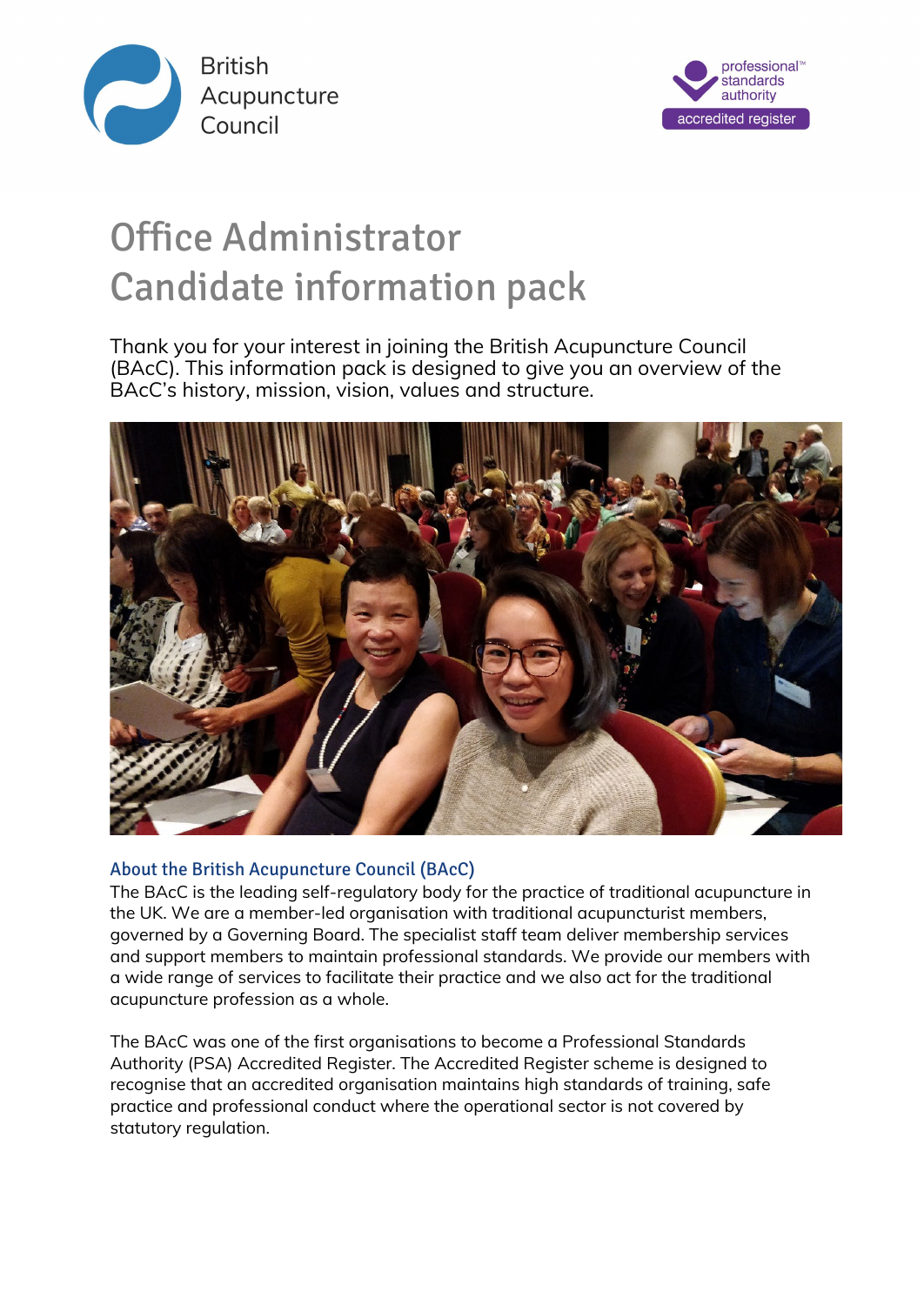## Our vision

BAcC members being at the forefront of providing traditional acupuncture as an accepted and leading healthcare choice.

## Our values

- Holism: We believe in holistic and personalised patient care.
- Safety: We believe in safe and responsible patient care.
- Integrity: We are committed to the highest professional and ethical standards in all our work.
- Evidence: We believe in evidence-based approaches founded in robust research.

## Our mission

To promote members' professionalism, uphold learning and research, and celebrate diversity of practice.

- Promote members' excellent acupuncture skills and standards of safety.
- Uphold high standards of education and support members' research.
- Unify our members by celebrating the diversity of traditional acupuncture practice as well as valuing our common roots.

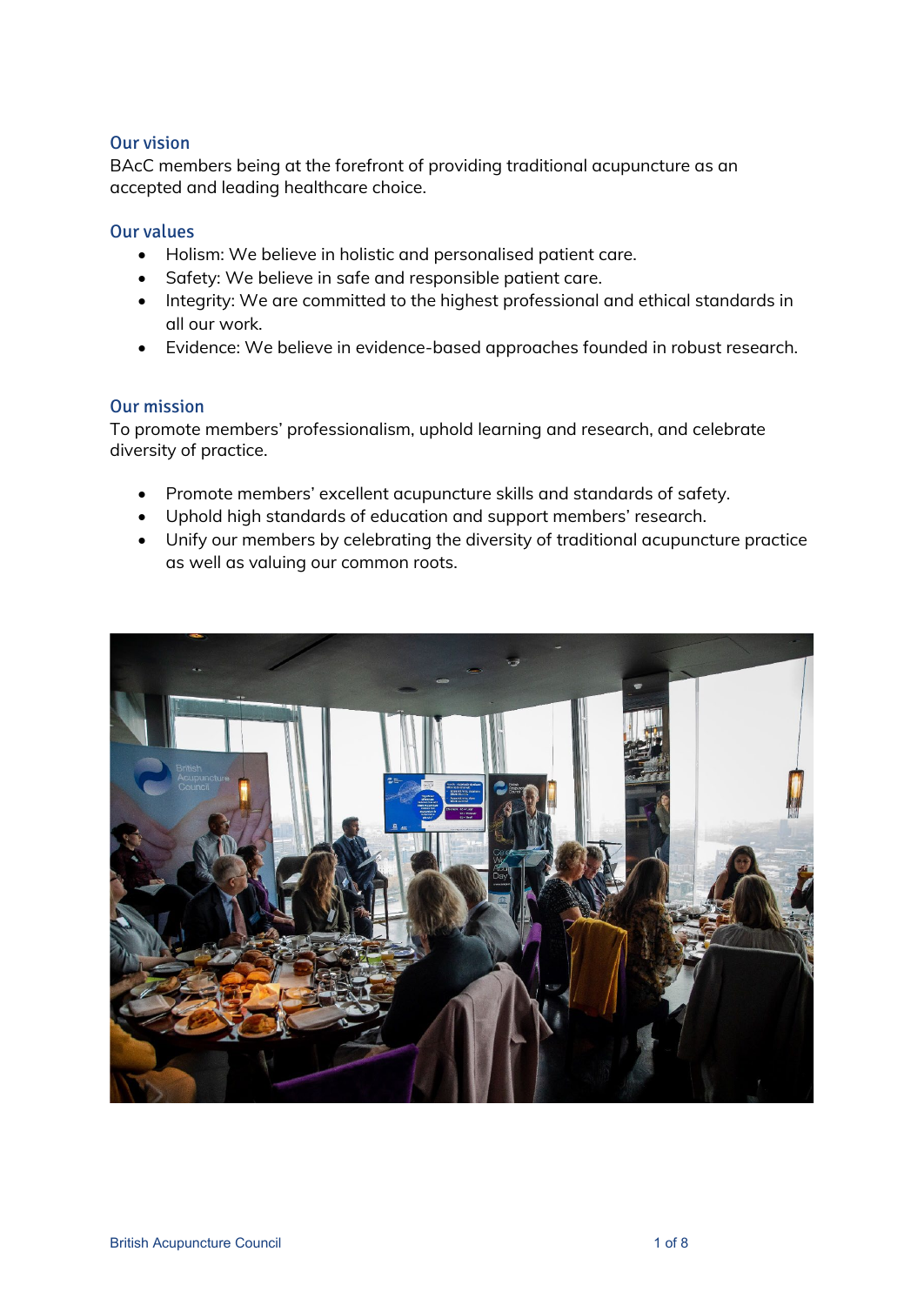## Our history

Prior to the genesis of the British Acupuncture Council in June 1995, there were five separate professional registers and member groups of the Council for Acupuncture (CFA 1980-95):

- Chung San Acupuncture Society, members having graduated from Lily Cheung's Chung San Acupuncture School
- British Acupuncture Association and Register, for graduates of the British College of Acupuncture
- Register of Traditional Chinese Medicine, an independent register not affiliated with any college
- International Register of Oriental Medicine (IROM), for graduates of the International College of Oriental Medicine
- Traditional Acupuncture Society, for graduates of the College of Traditional Acupuncture in Leamington Spa

It was unanimously agreed by the CFA members that one body should represent and govern professionally qualified traditional acupuncturists in all aspects of their work. Since its inception, the BAcC has sought to act as a voluntary self-regulator of its members.

## A brief timeline

- 1989 British Acupuncture Accreditation Board (BAAB) established
- 1993 European Journal of Oriental Medicine (EJOM) publishes first issue
- 1995 British Acupuncture Council established
- 1999 World Health Organisation publishes Guidelines on Basic Training & Safety in Acupuncture
- 2000 House of Lords report on Complementary Medicine released
- 2011 Governing Board replaces BAcC Executive Committee
- 2013 BAcC achieves accreditation by Professional Standards Authority
- 2013 BAcC launches Acupuncture Awareness Week
- 2015 BAcC rebrand emphasising traditional acupuncture
- 2016 Welsh Public Health Bill recognises BAcC members
- 2019 Jennifer Norton appointed as Chief Executive
- 2020 Covid-19 secure guidelines produced in collaboration with RCHM
- 2021 New BAcC five-year strategy finalised and released

## BAcC conference

The BAcC's British Conference of Acupuncture and Oriental Medicine is the largest UK acupuncture conference and has an established reputation – not just at home but globally – for bringing together the world's authorities on acupuncture, at the same time as facilitating a programme of workshops, discussion forums and interactive sessions.

## Our structure

The chief executive officer leads the small team in Jeddo Road, West London W12 9HQ. Our team support our members through a range of services including professional development, mentoring, CPD, education standards, safe practice, professional conduct and membership services.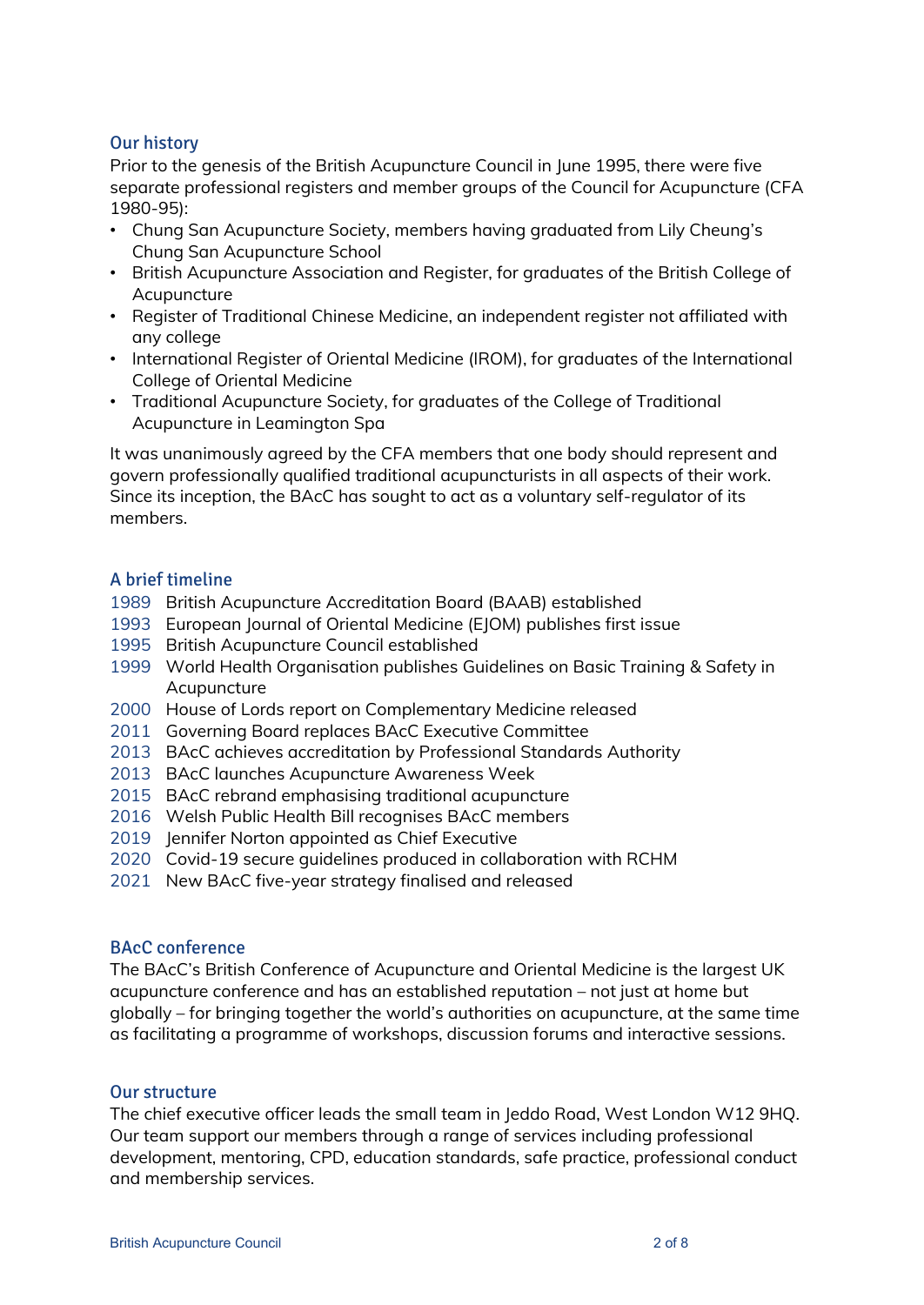The chief executive officer reports to a Governing Board, made up of 5 practitioner members and 4 lay members, which in turn is ultimately accountable to the BAcC members.

## Office Administrator

We are currently recruiting for a full-time Office Administrator to join our small team based in West London. This is a full-time role.

The Office Administrator will work closely with our Systems & Operations Manager and with other colleagues across the organisation in order to ensure that the office and all systems run smoothly and effectively, and that our members receive an excellent service.

We are looking for someone with proven administrative experience and excellent written and verbal communication skills including a pleasant telephone manner. This is an exciting opportunity to get involved in the range of processes that support a membership organisation and to support members working across different functions within a closeknit collaborative team.

The successful applicant will also have an interest in acupuncture and belief in it as a valid healthcare choice.

#### Recruitment timetable

| <b>Closing date:</b>     | 14 February 2022 at 12 noon |
|--------------------------|-----------------------------|
| <b>Video interviews:</b> | 22 February 2022            |

#### Application process

Please submit your CV along with a supporting statement outlining how you meet the person specification to [recruitment@acupuncture.org.uk](mailto:recruitment@acupuncture.org.uk) by 14 February 2022 at 12 noon.

## Office Administrator

#### Job description and person specification

Job title: Officer Administrator Reporting to: Systems & Operations Manager Contract: Full-time (5 days per week), permanent Salary: Salary: E22,500 - £24,000 dependent on skills and experience

#### Purpose of the role:

The Office Administrator provides administration support to the British Acupuncture Council (BAcC), in particular supporting the Systems & Operations Manager with office communications, administration and general office support.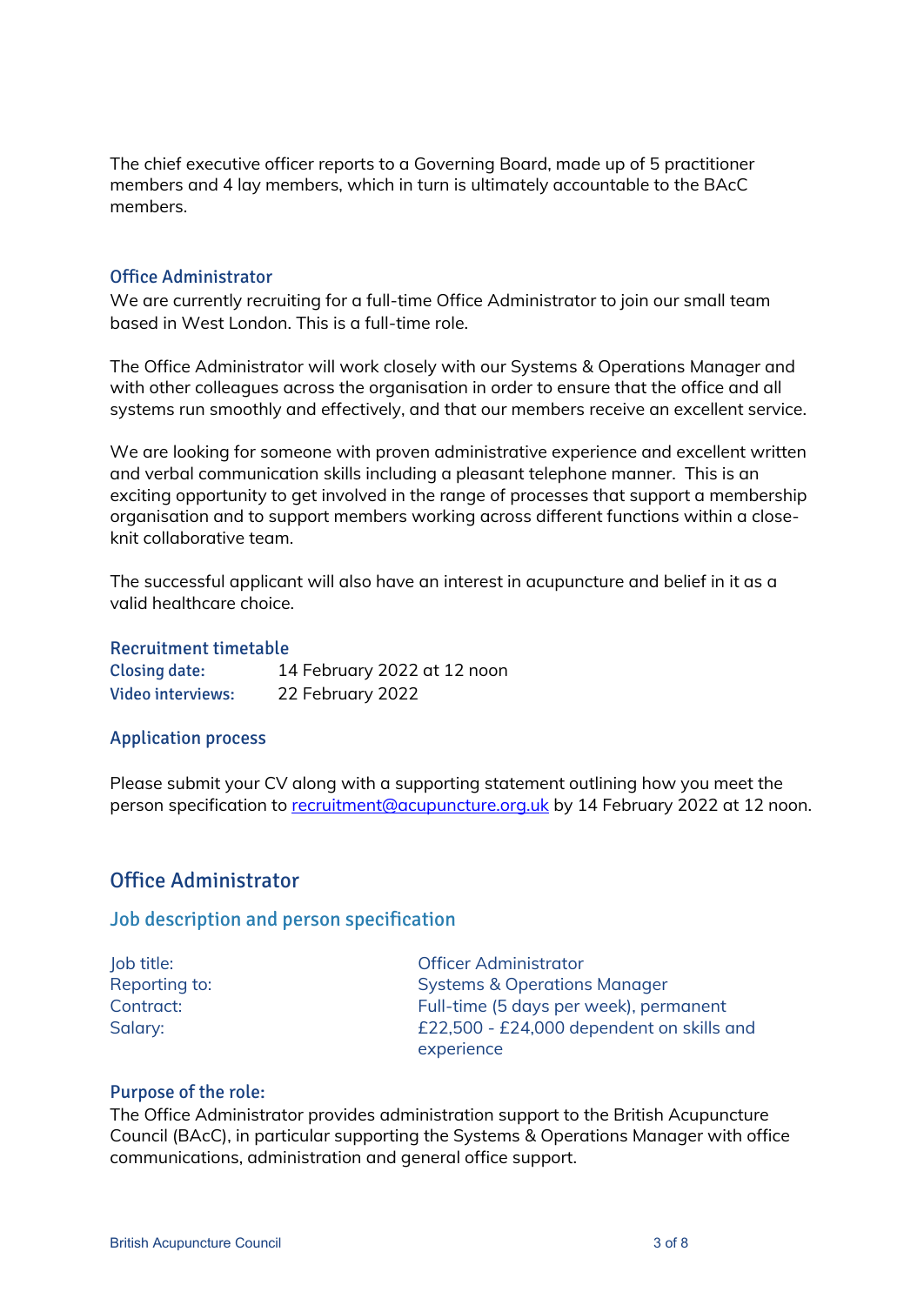## Main responsibilities:

- To act as the main point of contact for BAcC colleagues on any technical issues they may have with the telephones or IT. The office administrator is not responsible for resolving these problems, but they are responsible for liaising with the relevant companies to ensure such technical difficulties are settled quickly.
- To support the Systems & Operations Manager with administrative projects and ensuring a healthy and safe office environment.
- To manage and liaise with a range of suppliers, including holding in person meetings.
- To assist with the maintenance of the Policies and Procedures library and associated archives.
- To support colleagues across the team with administrative tasks when necessary.
- To provide support for various committee meetings.
- To liaise positively and professionally with colleagues and visitors.
- Occasional travel may be necessary to support the team at BAcC events.
- Any other duties commensurate with the accountabilities of the post.

## Person specification

## Experience and skills

- Proven administrative experience
- Excellent verbal and written communication skills in English, including an excellent telephone manner.
- Excellent organisational and administrative skills.
- Strong time-management skills, multi-tasking ability, flexibility
- Strong customer service skills and the ability to act as an ambassador for the BAcC.
- Proficiency in Microsoft Office including Teams, with an aptitude to learn new software and systems
- Solid interpersonal skills

## Ability, knowledge and understanding

- The ability to remain amiable, professional and approachable at all times
- The ability to work as part of a team and willingness to assist wherever is necessary and to work effectively with colleagues in order to achieve a shared goal.
- Understanding of acupuncture and belief that it is a valid healthcare choice.